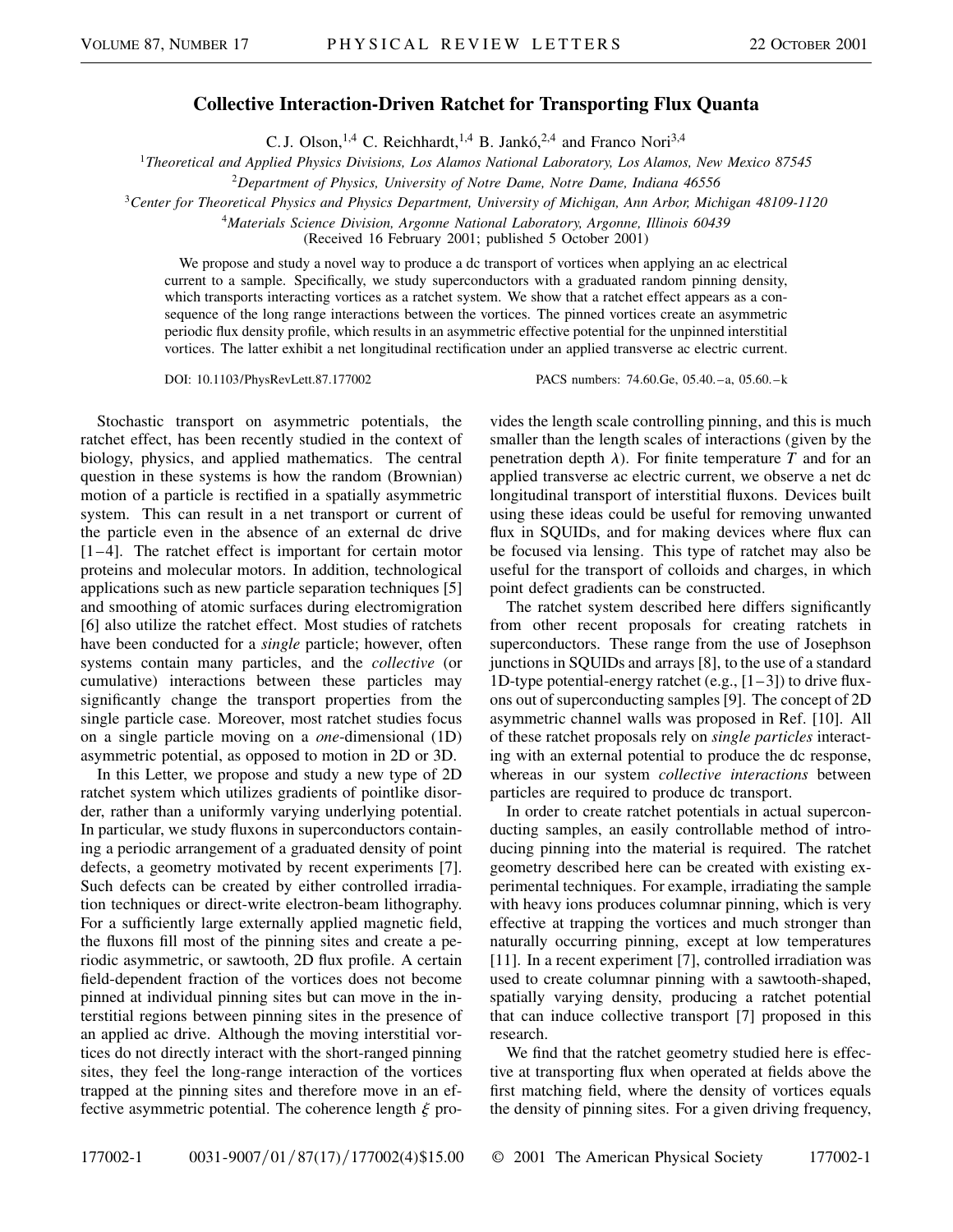the ratcheting effect is optimized for narrow ranges in temperature and ac drive amplitude.

*Simulation.*—We consider a 2D slice of a system of superconducting vortices interacting with a pinning background [12]. The applied magnetic field is  $H = H\hat{z}$ , and we use periodic boundary conditions in *x* and *y* coordinates. The overdamped equation of motion for a vortex in a bulk superconductor is

$$
\mathbf{f}^{(i)} = \mathbf{f}_{\nu\nu}^{(i)} + \mathbf{f}_L(t) + \mathbf{f}_p^{(i)} + \mathbf{f}_T = \mathbf{v}^{(i)},
$$
 (1)

where the total force on vortex *i* due to the repulsion from other vortices is given by  $\mathbf{f}_{vv}^{(i)} = \sum_{j=1}^{N_v} f_0 K_1(|\mathbf{r}_i - \mathbf{r}_j|)$  $\mathbf{r}_j$  |/ $\lambda$ ) $\hat{\mathbf{r}}_{ij}$ . Here,  $K_1$  is a modified Bessel function,  $\mathbf{r}_i(\mathbf{v}_i)$  is the location (velocity) of the *i*th vortex,  $N_v$  is the number of vortices,  $f_0 = \Phi_0^2 / 8\pi^2 \lambda^3$ , and  $\hat{\mathbf{r}}_{ij} = (\mathbf{r}_i - \mathbf{r}_j)/|\mathbf{r}_i - \mathbf{r}_j|$  $\mathbf{r}_i$ . We measure all lengths in units of the penetration depth  $\lambda$ . Most of the results presented here are for systems of size  $24\lambda \times 18\lambda$  containing  $N_v = 336$  vortices and  $N_p = 122$  pins; we also considered samples up to  $192\lambda \times$ 36 $\lambda$  containing  $N_v = 5624$  vortices. The Lorentz driving force from an applied ac current  $J = J\hat{y} \sin \omega t$  is modeled as a uniform driving force  $f_L = \sin 2\pi \nu t$  on the vortices in the *x* direction. The pinning sites in the material are assumed to be randomly placed columnar defects (such as are created by irradiation in the experiment of Ref. [7]) and are modeled by parabolic traps of radius  $r_p = 0.2\lambda$ . Each vortex experiences a pinning force of  $\mathbf{f}_p^{(i)} = \sum_{k}^{N_p} (f_p/r_p) \times$  $(|\mathbf{r}_i - \mathbf{r}_k^{(p)}|) \Theta(r_p - |\mathbf{r}_i - \mathbf{r}_k^{(p)}|) \hat{\mathbf{r}}_{ik}^{(p)}$ , where  $\mathbf{r}_k^{(p)}$  is the location of pin  $k$ ,  $\Theta$  is the Heaviside step function, and  $\hat{\mathbf{r}}_{ik}^{(p)} = (\mathbf{r}_i - \mathbf{r}_k^{(p)})/|\mathbf{r}_i - \mathbf{r}_k^{(p)}|$ . We take  $f_p = 2.0f_0$ ; however, since pinned vortices remain pinned during the ratcheting motion, the results here are not sensitive to pinning strength. The samples have a sawtooth spatial distribution of pinning site density, repeated every  $12\lambda$ (see Fig. 1), which serves to produce a ratchet potential in a manner described below. The forces due to thermal fluctuations,  $f<sub>T</sub>$ , are implemented via Langevin white noise. Our dimensionless temperature is  $T = k_B T_{\text{actual}} / \lambda f_0$ .

*Rectification.*—When we apply an ac transverse electrical current to a sample at finite temperature, we observe a slow net dc longitudinal motion of fluxons in the positive *x* direction, indicating that we have succeeded in creating a vortex rectifier or diode. The individual pins, which interact with the vortices only over a *short* range, cannot by themselves produce the type of potential required to generate a ratchet. Instead, it is pinned vortices, which interact with unpinned vortices over a much *longer* range, that provide the properly shaped potential. For the strong pinning strengths considered here, a vortex that is trapped by a pinning site never depins afterwards. Since we focus in the regime above the first matching field, there are more vortices than pinning sites. Thus, not all of the vortices can be trapped. The mobile interstitial vortices are the ones that participate in the rectified 2D motion. They interact with the gradient in vortex density established by the gradient in



FIG. 1. (a) Local flux density  $n<sub>v</sub>$  as a function of position *X* in a  $24\lambda \times 36\lambda$  sample. (b) Locations of pinning sites in the sample showing a sawtooth gradient in pinning density. The variation in pinning density leads to a variation in the vortex density.

pinning density. The local vortex density  $n<sub>v</sub>(x)$  integrated along the *y* direction is shown in Fig. 1(a). Figure 1(b) shows the top view, along *z*, of the *x*-*y* cross section of the sample, and the location of the pinning sites (open circles). A flux profile similar to that in Fig. 1(a) has been observed experimentally through magneto-optical imaging of an irradiated sample containing pins arranged as in Fig. 1(b) [13]. This structure, made of columnar pins, provides a ratchet that works based on the collective interactions of the movable objects. This type of structure would not function for a single vortex, but requires many interacting vortices to be present in order for it to work.

*Field.*—To further illustrate the collective nature of the rectification process, in Fig. 2 we show the rectified net<br>fluxon velocity  $\langle v \rangle = \sum_i^{N_v} \hat{\mathbf{x}} \cdot \mathbf{v}_i / N_v$  obtained as the vortex density in the sample is varied, for a fixed temperature of  $T = 0.045$ . When there are fewer vortices than pins,  $N_v/N_p < 1$ , each vortex is trapped by a pin during the initial annealing period. When a driving force of amplitude  $f_L = 0.1 f_0$  and frequency  $\nu = 0.003 125$  is applied, the vortices are unable to escape from the pinning sites and remain stationary. Thus, we see no ratchet signal when there are no unpinned vortices:  $\langle v \rangle = 0$  for  $N_v / N_p < 1$ . Once all of the pins have been filled, additional vortices remain in the interstitial region between pins. The motion of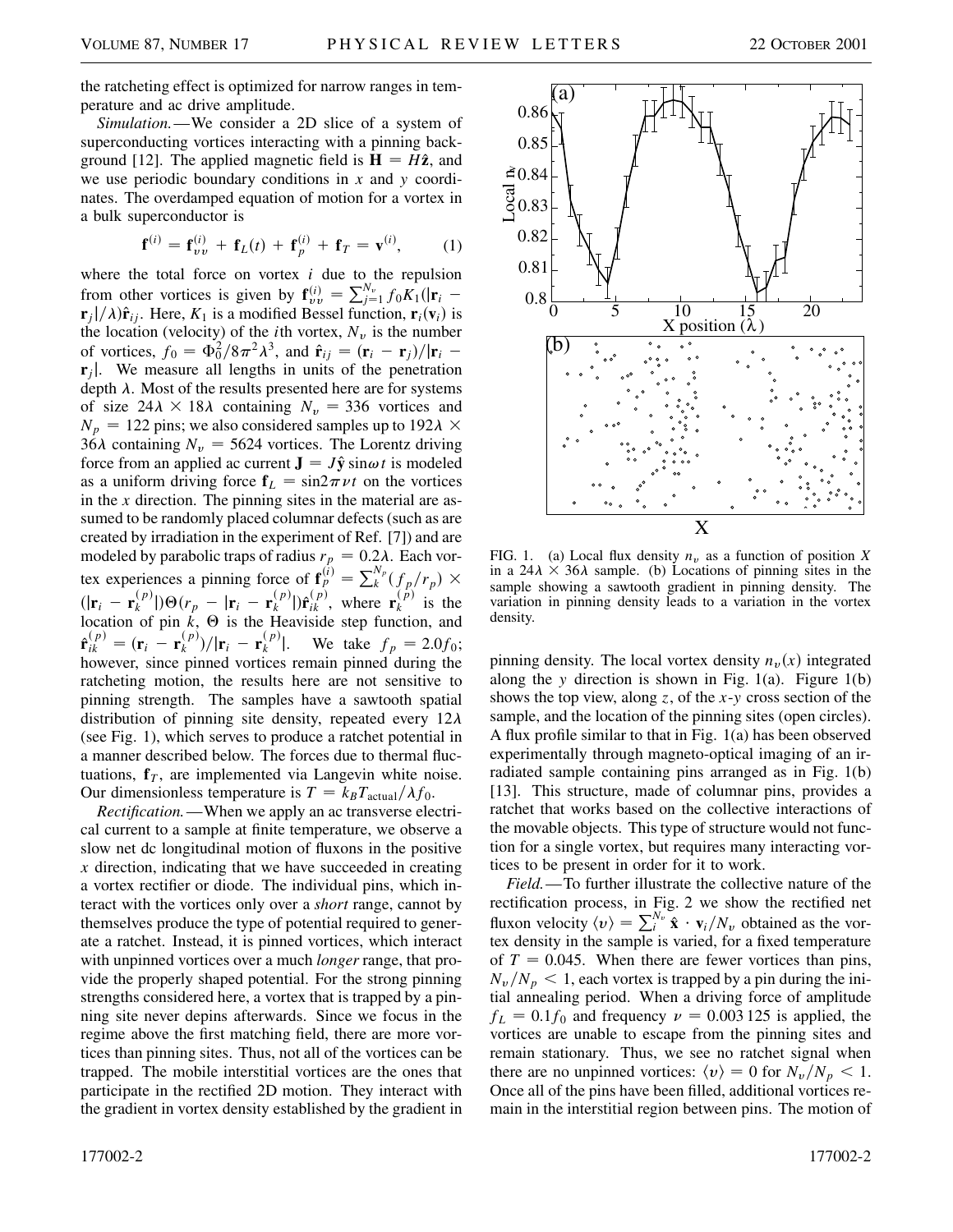

FIG. 2. The dependence of dc voltage  $\langle v \rangle$  on the ratio of vortices to pins  $N_v/N_p$  in the sample for temperature  $T = 0.045$ , driving force  $f_L = 0.1f_0$ , and frequency  $\nu = 0.003$  125. An optimal filling fraction appears near  $N_v/N_p = 2$ . Below  $N_v/N_p = 1$ 1, no dc signal appears because all of the vortices are trapped in pinning sites.

these interstitial vortices is influenced by the pinned vortices, but not directly by the short-ranged pins. As soon as interstitial vortices appear, a ratchet signal is obtained, as clearly indicated by the abrupt increase in  $\langle v \rangle$  above  $N_v/N_p = 1$  in Fig. 2 [14]. Initially, the magnitude of the ratchet signal continues to increase as the number of interstitial vortices increases, but at higher applied magnetic fields the strong vortex-vortex interactions begin to inhibit the ratcheting motion. In Fig. 2  $\langle v \rangle$  begins to decrease slowly above  $N_v/N_p = 2$ .

*Temperature.*—We explore the properties of the vortex diode under varying conditions by measuring  $V_x$ . Initially, we apply a driving force of amplitude  $f_L = 0.1 f_0$ and frequency  $\nu = 0.003$  125, and vary the temperature from  $T = 0$  to  $T = 0.125$ . The resulting  $\langle v \rangle$  is shown in Fig. 3. These simulations clearly indicate an optimal or "resonant" temperature regime in which the dc fluxon velocity is maximized by the fluxon pump or diode. This optimal temperature regime can be explained as a trade-off between allowing the fluxons to fully explore the ratchet geometry, and washing out the driving force or pinning at high temperatures.

*Frequency.*—We show the fluxon velocity  $\langle v \rangle$  at varying frequencies for a sample at  $T = 0.045$  at two different driving forces of  $f_L = 0.1f_0$  and  $f_L = 0.2f_0$  in Fig. 4. The ratcheting effect dies away at high frequencies because the vortices do not have enough time to explore the ratchet potential. We also observe a saturation of the voltage response at low frequencies as we reach the dc limit. This is because, in the low-frequency limit, the interstitial vortices can repeatedly sample the asymmetry of the underlying ratchet potential, and the difference in the transport current in the two directions is fully exploited.



FIG. 3. Main panel: The dependence of dc voltage  $\langle v \rangle$  on temperature *T* for a sample with driving force  $f_L = 0.1 f_0$  and frequency  $\nu = 0.003$  125. An optimal temperature appears near  $T = 0.035$ . Inset: Relation between the applied frequency  $\nu$ and the optimal ac driving force amplitude,  $f_L^{\text{OPT}}$ , for  $T = 0.045$ . At low frequencies  $f_L^{\text{OPT}}$  saturates to  $f_L^{\text{OPT}} = 0.8 f_0$ .

*Amplitude.*—We find that there is an optimal driving amplitude  $f_L^{\text{OPT}}$ , as shown in Fig. 5 for samples at  $T = 0.045$  driven with frequencies ranging from  $\nu = 0.000$  521 to  $\nu = 1$ . The optimal amplitude shifts to higher driving forces as the driving frequency is increased, as illustrated in the inset of Fig. 3, since the vortex can explore the same portion of the pinning in a shorter time interval if the driving force is increased. At low frequencies a saturation value of  $f_L^{\text{OPT}} = 0.8 f_0$  is reached.

*Conclusion.*—Using a new type of ratchet system that fundamentally depends on the collective interactions of the movable objects, we observe a dc vortex rectification starting with an input ac electrical current. Our proposal employs superconductors with periodic, graduated random pinning density of columnar defects. This ratchet differs



FIG. 4. The dependence of dc voltage  $\langle v \rangle$  on frequency  $\nu$  for a sample with  $T = 0.045$  at two different amplitudes: circles,  $f_L = 0.1f_0$ ; squares,  $f_L = 0.2f_0$ . The rectification is reduced at high frequencies and saturates at low frequencies.